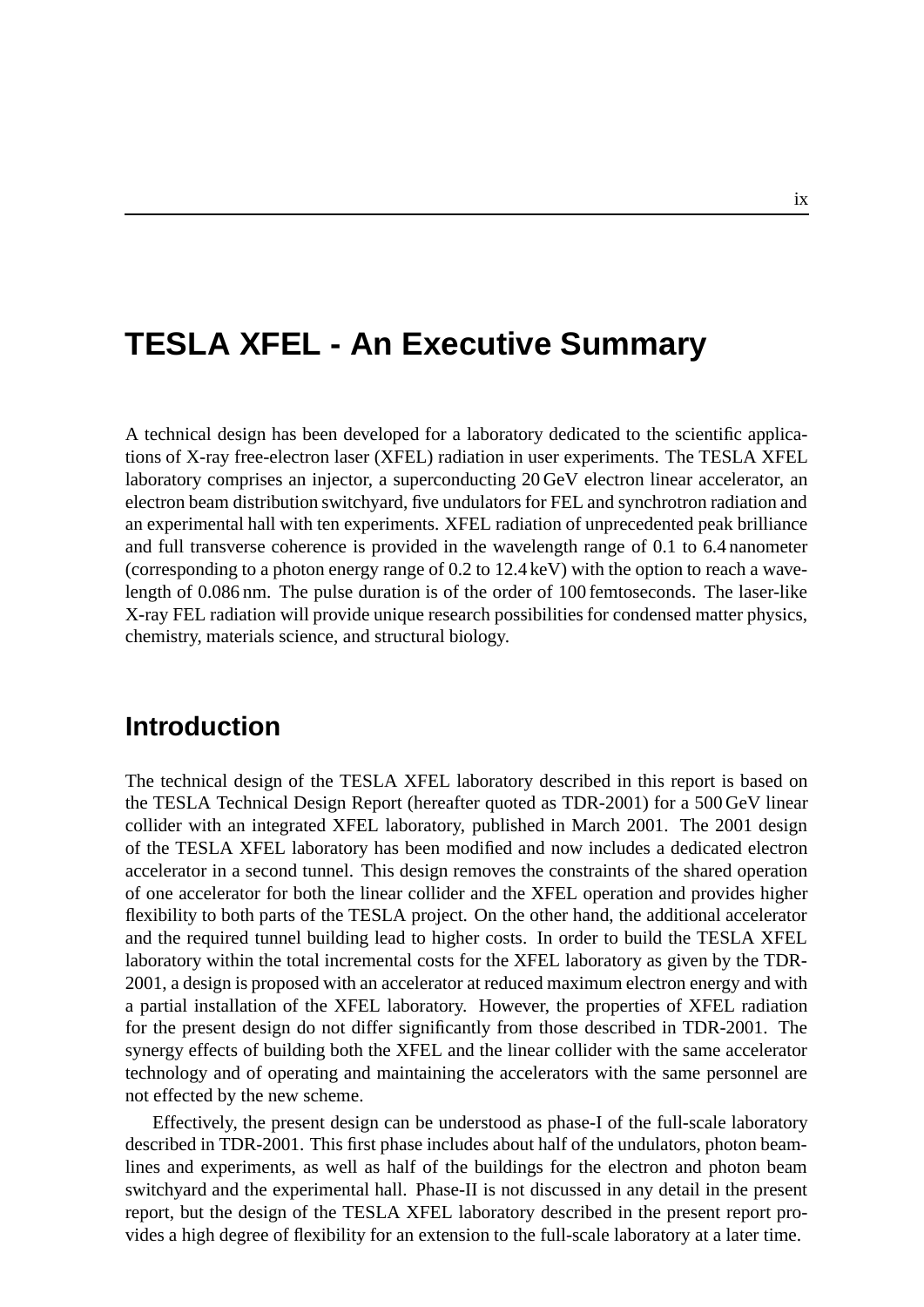#### **Scientific and Technological Scope**

XFEL radiation is expected to have a strong impact in a wide range of scientific domains ranging from atomic and cluster physics, via plasma physics and condensed-matter physics to chemistry and structural biology. The peak brightness and ultrashort duration of X-ray FEL sources will allow the investigation of dynamical properties, the resolution of time-dependent structural changes, and the investigation of transient states in many systems, often for the first time. The coherence of XFEL radiation will enable to use new scattering and imaging techniques in the investigation of single particles, disordered matter, and of nanomaterials. All this information is widely inaccessible at present. Due to its particular properties XFEL radiation is regarded to be a complementary source to synchrotron radiation and other X-ray sources used today.

To achieve the XFEL radiation performance presented below several technological goals of the project have to be fulfilled. These are concerned with the performance of the electron beam, in particular its emittance, and the performance of the X-ray optical elements guiding the FEL radiation to the experiments. The realization of the linear accelerator in superconducting technology combines several advantages for the generation of high-power low emittance electron beams with a high efficiency to convert electrical energy to beam power. The aim is to accelerate electrons to energies around 20 GeV while preserving their emittance and pulse duration, to steer the electron beam through long magnetic structures, so-called undulators, to generate XFEL radiation in the undulators by self-amplified spontaneous emission (SASE), and to guide the XFEL radiation to the experiments. The successful operation of the TESLA Test Facility (TTF) accelerator and the initial FEL experiments have demonstrated that the challenging goals of the proposed TESLA XFEL project can be met because of the advances made both in technology and understanding of the science.



Figure 1: *Wavelength ranges covered by the various FEL undulators at the VUV-FEL at TTF, DESY Hamburg, and the TESLA XFEL. Red and blue bars represent undulators for FEL and short-pulse synchrotron radiation, respectively.*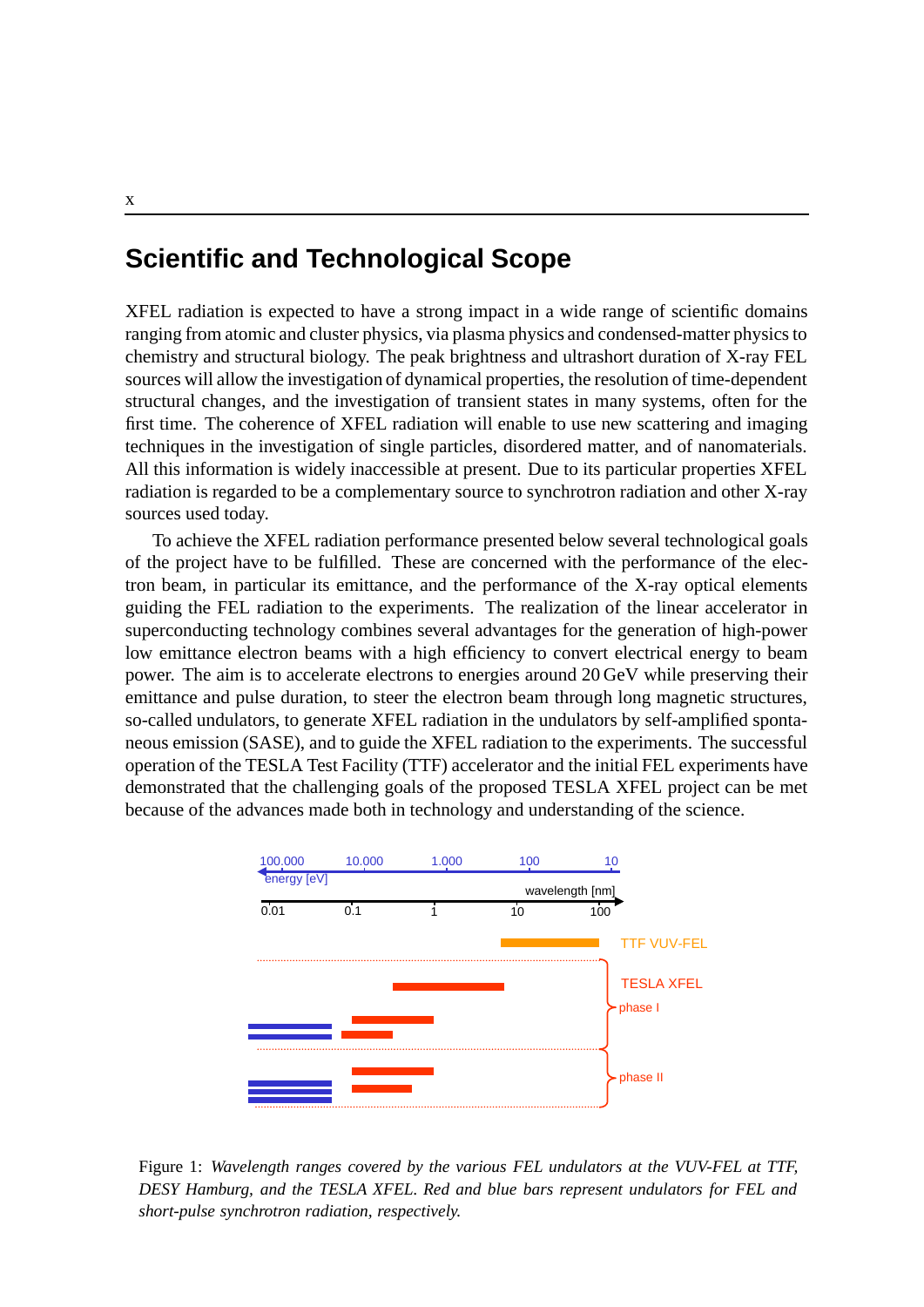| Variable                         | Unit             | Value |         |      |
|----------------------------------|------------------|-------|---------|------|
| electron energy range            | GeV              |       | $10-20$ |      |
| electron bunch length (rms)      | fs               |       | 80      |      |
| electron bunch charge            | nC               |       |         |      |
| normalized emittance             | mrad mm          |       | 1.4     |      |
| uncorrelated energy spread (rms) | MeV              |       | 2.5     |      |
| photon pulse length (FWHM)       | fs               |       | 100     |      |
| photon energy                    | keV              | 0.2   | 3.0     | 12.4 |
| wavelength                       | nm               | 6.4   | 0.4     | 0.1  |
| number of photons per bunch      | $\times 10^{12}$ | 430   | 20      | 1.2  |
| peak brilliance                  | $\times 10^{33}$ | 0.06  | 1.7     | 5.4  |
| peak power                       | GW               | 135   | 100     | 24   |

Table 1: *Performance goals for the electron beam (top) and FEL radiation (bottom) at the TESLA XFEL. Peak brilliance is given in common units of photons / (sec*·*mrad*2·*mm* <sup>2</sup>·*0.1 % bandwidth).*

The wavelength range for FEL radiation covered at the TESLA XFEL is indicated in Fig. 1. It can be seen that the longest wavelength is of the order of 6 nanometer, which is the shortest possible wavelength for the VUV-FEL at TTF, and that the shortest wavelength will be in the hard X-ray regime at 0.1 nm or slightly below. Table 1 lists the most important performance goals for the electron beam and the XFEL radiation. Due to the progress made in increasing the performance of the accelerator cavities it is expected to reach 15 keV photon energies in a later stage. In Fig. 2 the peak brilliance of XFEL radiation is shown as a function of photon energy. A comparison to the most recent synchrotron X-ray sources shows the drastic improvement of peak brilliance at the FEL sources. The proposed performance of the LCLS project in Stanford, U.S.A. is very similar to that of the TESLA XFEL, which, however, provides a higher average brilliance. In Fig. 2 also the peak brilliance for spontaneously emitted radiation at the TESLA XFEL is indicated, showing that the photon energy range for ultrashort pulse X-ray radiation extends to several 100 keV.

# **Layout of the Facility**

Most of the installations will be on the proposed site for TESLA in Ellerhoop, 16 km northwest of DESY, Hamburg. Only the linear accelerator to generate the high performance 20 GeV electron beam will be outside this area. It is installed in a 3.7 km long tunnel starting from a shaft building that is adjacent to the cryo building for the TESLA linear collider in Borstel-Hohenraden. The accelerator tunnel at 8 m below sea level goes straight to the Ellerhoop site, where it ends at the beam distribution switchyard. This switchyard contains the electron and photon beamlines, the undulators, and the electron beam dumps. To optimize several constraints, the switchyard was inclined so that the experimental hall at its end is situated at ground level. Figure 3 depicts the layout of the accelerator and switchyard tunnels, and of the main buildings. The site in Ellerhoop also provides the necessary infrastructure for a user facility.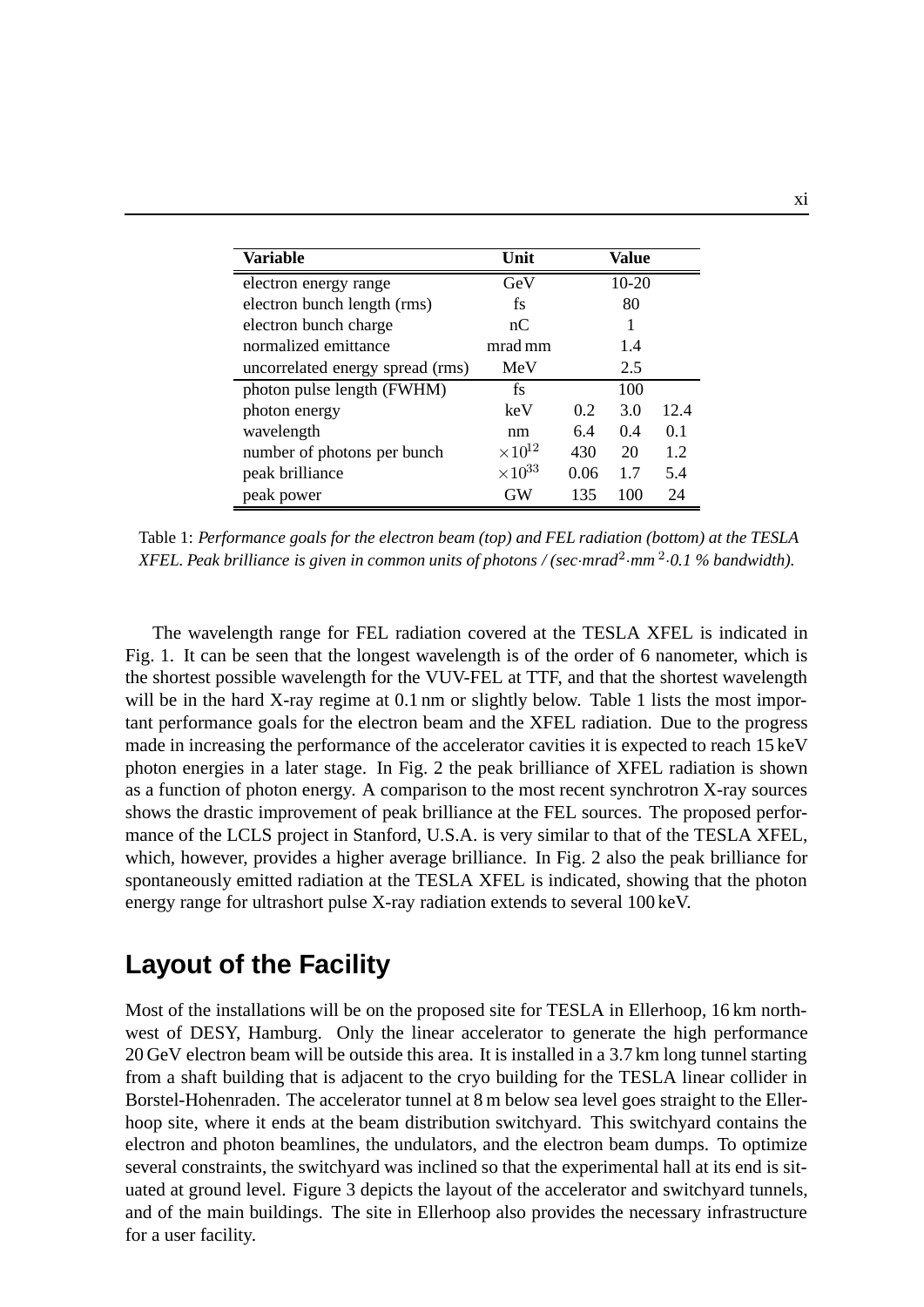

Figure 2: *Peak brilliance of the TESLA XFEL and TTF VUV-FEL radiators. The performance of the LCLS (Stanford U.S.A.) and undulators at present third generation synchrotron radiation sources is shown for comparison.*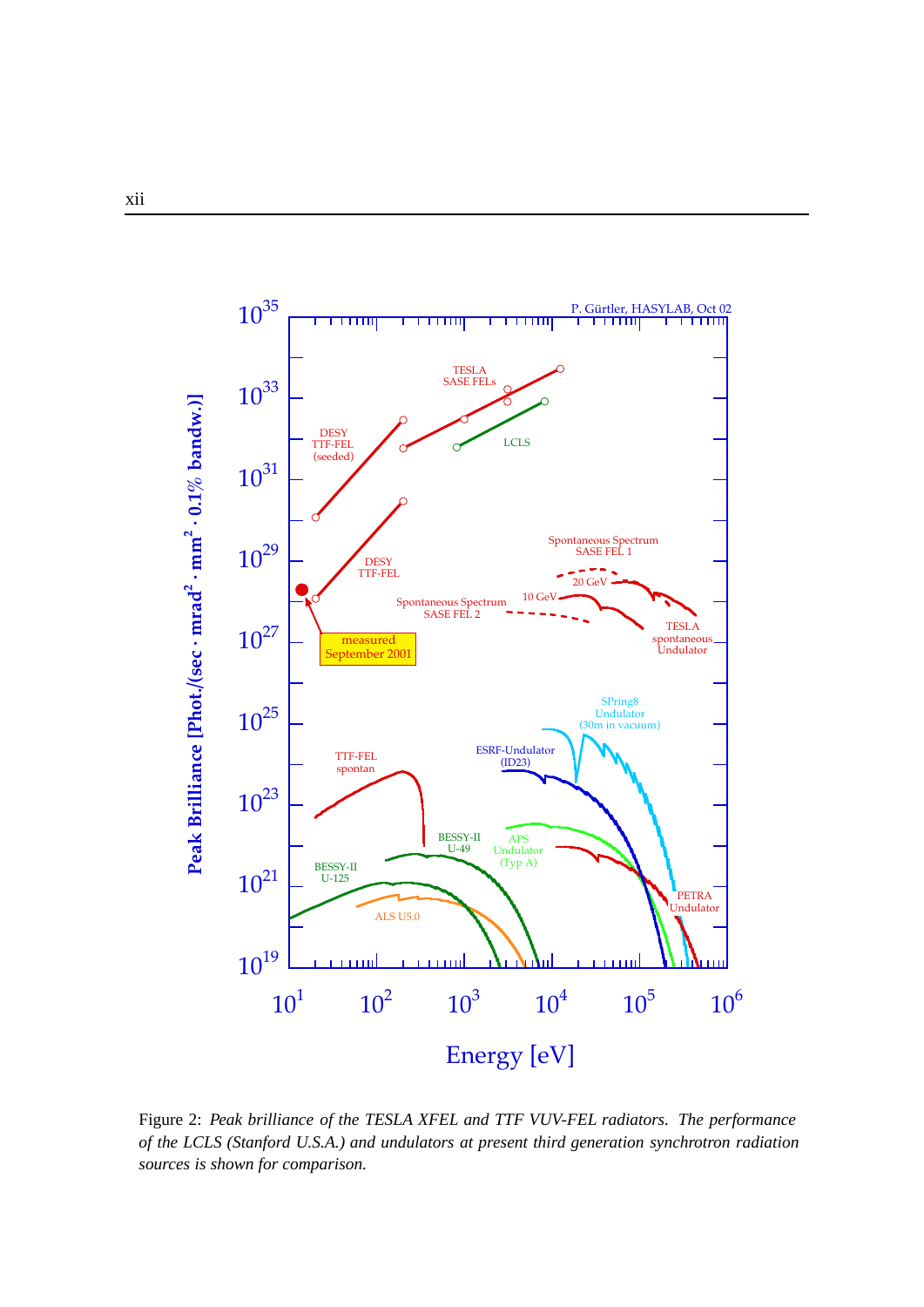

Figure 3: *Schematic layout of the TESLA XFEL in a top and side view (not to scale). Red and yellow lines indicate electron and photon beam lines, respectively.*

## **Project Costs and Schedule**

In contrast to the TDR-2001 the present design foresees a dedicated linear accelerator in its own tunnel as part of the TESLA XFEL laboratory. This design decouples the commissioning and the operation of the linear collider and the XFEL. It also would allow an earlier start of the TESLA XFEL project, which, however, would lose the cost benefit of large scale production of accelerator components. Both changes (i.e. the additional linac and separated construction) lead to increased project costs compared to the TDR-2001. In order to stay within the cost frame of the TDR-2001 the energy of the linear accelerator has been reduced to 20 GeV at the nominal gradient of 23.5 MV/m, and the number of experimental stations has been reduced to 10.

The cost evaluation for the TESLA XFEL laboratory includes the investment costs for the linear accelerator with all its subcomponents, for the electron distribution and beam dumps, for the XFEL undulators, for the X-ray photon beamlines including the X-ray optics, for the experiments, for the civil engineering and preparation of the site, for the infrastructure, for XFEL laboratory equipment, and it includes the costs for the required personnel during the construction phase. All numbers are quoted at year 2000 prices.

The total costs for the TESLA XFEL have been estimated at

• **684 million EUR** for capital investment and manpower.

This number includes 2800 man years (at 50.000 EUR/man year) for design, procurement, fabrication and assembly, testing, installation and commissioning. The distribution of these costs onto the various items is depicted in Fig. 4. Additional expenses of 25 million EUR have been estimated for R&D (7 million EUR), spare components (12 million EUR) and pre-operation (6 million EUR).